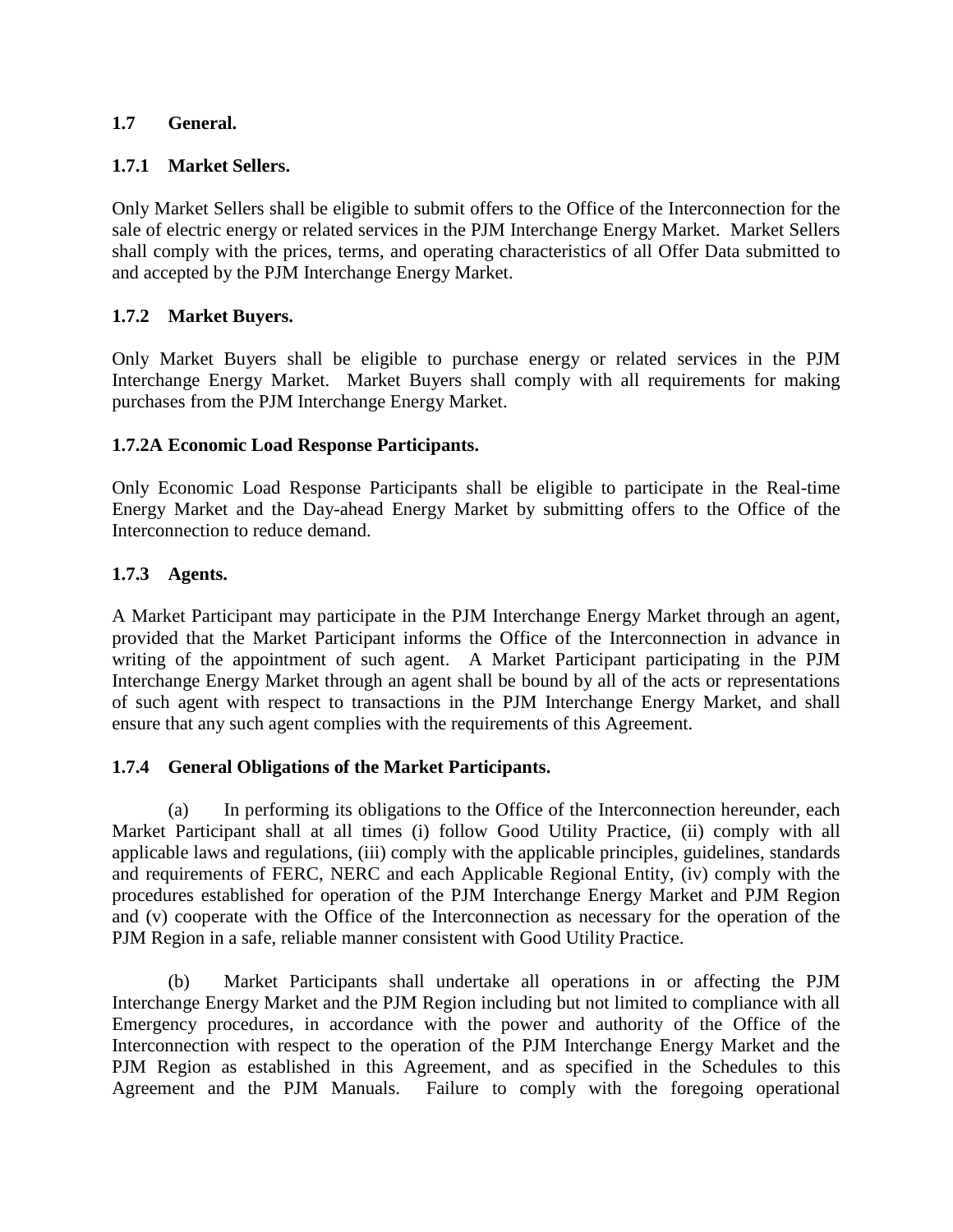requirements shall subject a Market Participant to such reasonable charges or other remedies or sanctions for non-compliance as may be established by the PJM Board, including legal or regulatory proceedings as authorized by the PJM Board to enforce the obligations of this Agreement.

(c) The Office of the Interconnection may establish such committees with a representative of each Market Participant, and the Market Participants agree to provide appropriately qualified personnel for such committees, as may be necessary for the Office of the Interconnection and PJMSettlement to perform its obligations hereunder.

(d) All Market Participants shall provide to the Office of the Interconnection the scheduling and other information specified in the Schedules to this Agreement, and such other information as the Office of the Interconnection may reasonably require for the reliable and efficient operation of the PJM Region and PJM Interchange Energy Market, and for compliance with applicable regulatory requirements for posting market and related information. Such information shall be provided as much in advance as possible, but in no event later than the deadlines established by the Schedules to this Agreement, or by the Office of the Interconnection in conformance with such Schedules. Such information shall include, but not be limited to, maintenance and other anticipated outages of generation or transmission facilities, scheduling and related information on bilateral transactions and self-scheduled resources, and implementation of interruption of load, Price Responsive Demand, Demand Resources, and other load reduction measures. The Office of the Interconnection shall abide by appropriate requirements for the non-disclosure and protection of any confidential or proprietary information given to the Office of the Interconnection by a Market Participant. Each Market Participant shall maintain or cause to be maintained compatible information and communications systems, as specified by the Office of the Interconnection, required to transmit scheduling, dispatch, or other time-sensitive information to the Office of the Interconnection in a timely manner. Market Participants that request additional information or communications system access or connections beyond those which are required by the Office of the Interconnection for reliability in the operation of the LLC or the Office of the Interconnection, including but not limited to PJMnet or Internet SCADA connections, shall be solely responsible for the cost of such additional access and connections and for purchasing, leasing, installing and maintaining any associated facilities and equipment, which shall remain the property of the Market Participant.

(e) Subject to the requirements for Economic Load Response Participants in section 1.5A above, each Market Participant shall install and operate, or shall otherwise arrange for, metering and related equipment capable of recording and transmitting all voice and data communications reasonably necessary for the Office of the Interconnection and PJMSettlement to perform the services specified in this Agreement. A Market Participant that elects to be separately billed for its PJM Interchange shall, to the extent necessary, be individually metered in accordance with Section 14 of this Agreement, or shall agree upon an allocation of PJM Interchange between it and the Market Participant through whose meters the unmetered Market Participant's PJM Interchange is delivered. The Office of the Interconnection shall be notified of the allocation by the foregoing Market Participants.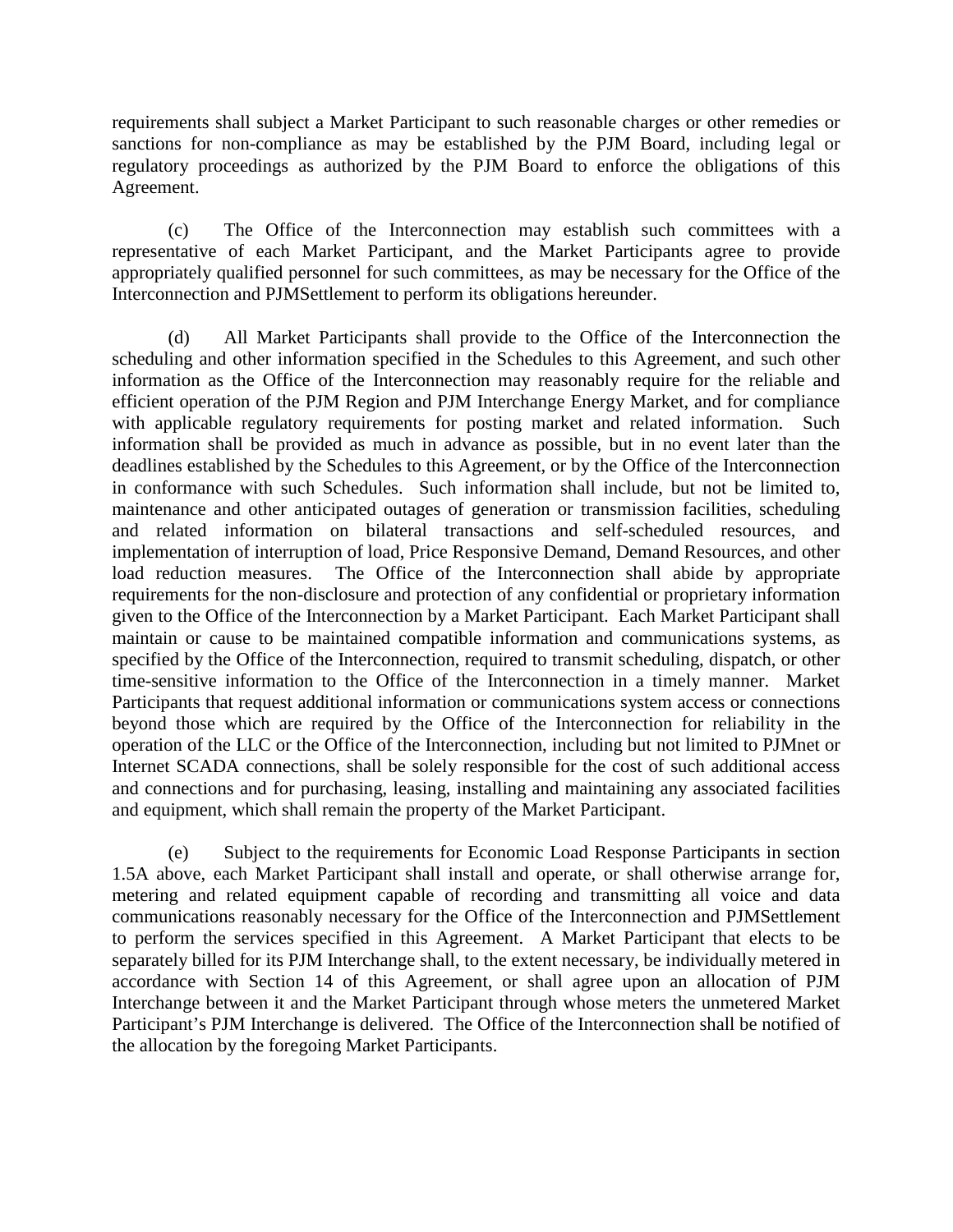(f) Each Market Participant shall operate, or shall cause to be operated, any generating resources owned or controlled by such Market Participant that are within the PJM Region or otherwise supplying energy to or through the PJM Region in a manner that is consistent with the standards, requirements or directions of the Office of the Interconnection and that will permit the Office of the Interconnection to perform its obligations under this Agreement; provided, however, no Market Participant shall be required to take any action that is inconsistent with Good Utility Practice or applicable law.

(g) Each Market Participant shall follow the directions of the Office of the Interconnection to take actions to prevent, manage, alleviate or end an Emergency in a manner consistent with this Agreement and the procedures of the PJM Region as specified in the PJM Manuals.

(h) Each Market Participant shall obtain and maintain all permits, licenses or approvals required for the Market Participant to participate in the PJM Interchange Energy Market in the manner contemplated by this Agreement.

(i) Consistent with Section 36.1.1 of the PJM Tariff, to the extent its generating facility is dispatchable, a Market Participant shall submit an Economic Minimum in the Realtime Energy Market that is no greater than the higher of its physical operating minimum or its Capacity Interconnection Rights associated with such generating facility under its Interconnection Service Agreement under Attachment O of the PJM Tariff or a wholesale market participation agreement.

### **1.7.5 Market Operations Center.**

Each Market Participant shall maintain a Market Operations Center, or shall make appropriate arrangements for the performance of such services on its behalf. A Market Operations Center shall meet the performance, equipment, communications, staffing and training standards and requirements specified in this Agreement, and as may be further described in the PJM Manuals, for the scheduling and completion of transactions in the PJM Interchange Energy Market and the maintenance of the reliable operation of the PJM Region, and shall be sufficient to enable (i) a Market Seller or an Economic Load Response Participant to perform all terms and conditions of its offers to the PJM Interchange Energy Market, and (ii) a Market Buyer or an Economic Load Response Participant to conform to the requirements for purchasing from the PJM Interchange Energy Market.

### **1.7.6 Scheduling and Dispatching.**

(a) The Office of the Interconnection shall schedule and dispatch in real-time generation resources and/or Demand Resources economically on the basis of least-cost, securityconstrained dispatch and the prices and operating characteristics offered by Market Sellers, continuing until sufficient generation resources and/or Demand Resources are dispatched to serve the PJM Interchange Energy Market energy purchase requirements under normal system conditions of the Market Buyers (taking into account any reductions to such requirements in accordance with PRD Curves properly submitted by PRD Providers), as well as the requirements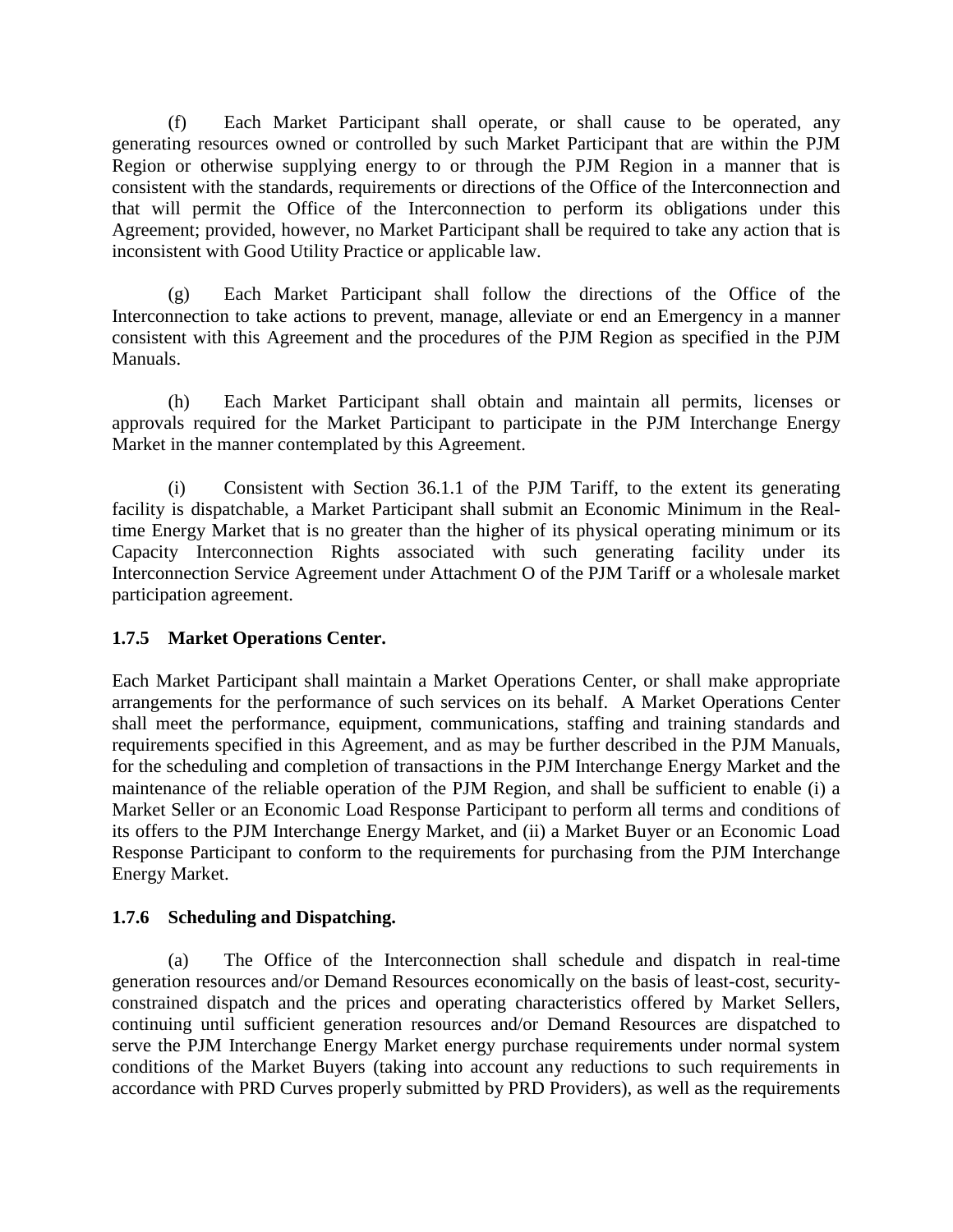of the PJM Region for ancillary services provided by generation resources and/or Demand Resources, in accordance with this Agreement. Such scheduling and dispatch shall recognize transmission constraints on coordinated flowgates external to the Transmission System in accordance with Appendix A to the Joint Operating Agreement between the Midwest Independent Transmission System Operator, Inc. and PJM Interconnection, L.L.C. (PJM Rate Schedule FERC No. 38), the Joint Operating Agreement Among and Between New York Independent System Operator Inc. and PJM Interconnection, L.L.C. (PJM Rate Schedule FERC No. 45), and on other such flowgates that are coordinated in accordance with agreements between the LLC and other entities. Scheduling and dispatch shall be conducted in accordance with this Agreement.

(b) The Office of the Interconnection shall undertake to identify any conflict or incompatibility between the scheduling or other deadlines or specifications applicable to the PJM Interchange Energy Market, and any relevant procedures of another Control Area, or any tariff (including the PJM Tariff). Upon determining that any such conflict or incompatibility exists, the Office of the Interconnection shall propose tariff or procedural changes, and undertake such other efforts as may be appropriate, to resolve any such conflict or incompatibility.

(c) To protect its generation or distribution facilities, or local Transmission Facilities not under the monitoring responsibility and dispatch control of the Office of the Interconnection, an entity may request that the Office of the Interconnection schedule and dispatch generation or reductions in demand to meet a limit on Transmission Facilities different from that which the Office of the Interconnection has determined to be required for reliable operation of the Transmission System. To the extent consistent with its other obligations under this Agreement, the Office of the Interconnection shall schedule and dispatch generation and reductions in demand in accordance with such request. An entity that makes a request pursuant to this section 1.7.6(c) shall be responsible for all generation and other costs resulting from its request that would not have been incurred by operating the Transmission System and scheduling and dispatching generation in the manner that the Office of the Interconnection otherwise has determined to be required for reliable operation of the Transmission System.

# **1.7.7 Pricing.**

The price paid for energy bought and sold in the PJM Interchange Energy Market and for demand reductions will reflect the *applicable interval* Locational Marginal Price at each load and generation bus, determined by the Office of the Interconnection in accordance with this Agreement. Transmission Congestion Charges and Transmission Loss Charges, which shall be determined by differences in Congestion Prices and Loss Prices in *the applicable interval*, shall be calculated by the Office of the Interconnection, and collected by PJMSettlement, and the revenues from *there* shall be disbursed by PJMSettlement in accordance with this Schedule.

# **1.7.7A Wholesale Stored Energy Pricing.**

The sale of Wholesale Stored Energy shall be at the wholesale locational marginal price.

### **1.7.8 Generating Market Buyer Resources.**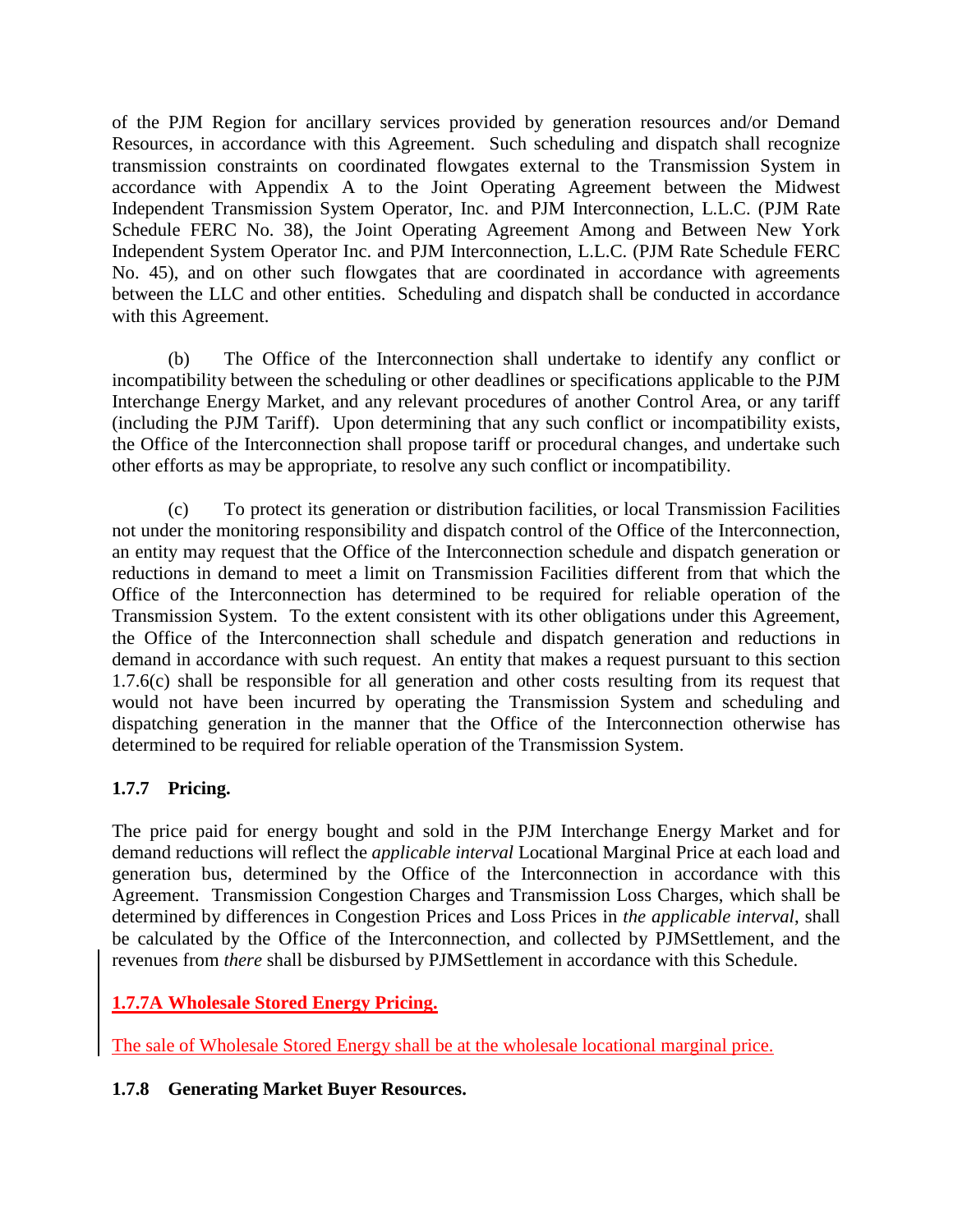A Generating Market Buyer may elect to self-schedule its generation resources up to that Generating Market Buyer's Equivalent Load, in accordance with and subject to the procedures specified in this Schedule, and the accounting and billing requirements specified in Section 3 to this Schedule. PJMSettlement shall not be a contracting party with respect to such selfscheduled or self-supplied transactions.

#### **1.7.9 Delivery to an External Market Buyer.**

A purchase of Spot Market Energy by an External Market Buyer shall be delivered to a bus or buses at the electrical boundaries of the PJM Region specified by the Office of the Interconnection, or to load in such area that is not served by Network Transmission Service, using Point-to-Point Transmission Service paid for by the External Market Buyer. Further delivery of such energy shall be the responsibility of the External Market Buyer.

#### **1.7.10 Other Transactions.**

#### (a) Bilateral Transactions.

(i) In addition to transactions in the PJM Interchange Energy Market, Market Participants may enter into bilateral contracts for the purchase or sale of electric energy to or from each other or any other entity, subject to the obligations of Market Participants to make Generation Capacity Resources available for dispatch by the Office of the Interconnection. Such bilateral contracts shall be for the physical transfer of energy to or from a Market Participant and shall be reported to and coordinated with the Office of the Interconnection in accordance with this Schedule and pursuant to the LLC's rules relating to its InSchedule and ExSchedule tools.

(ii) For purposes of clarity, with respect to all bilateral contracts for the physical transfer of energy to a Market Participant inside the PJM Region, title to the energy that is the subject of the bilateral contract shall pass to the buyer at the source specified for the bilateral contract, and the further transmission of the energy or further sale of the energy into the PJM Interchange Energy Market shall be transacted by the buyer under the bilateral contract. With respect to all bilateral contracts for the physical transfer of energy to an entity outside the PJM Region, title to the energy shall pass to the buyer at the border of the PJM Region and shall be delivered to the border using transmission service. In no event shall the purchase and sale of energy between Market Participants under a bilateral contract constitute a transaction in the PJM Interchange Energy Market or be construed to define PJMSettlement as a contracting party to any bilateral transactions between Market Participants.

(iii) Market Participants that are parties to bilateral contracts for the purchase and sale and physical transfer of energy reported to and coordinated with the Office of the Interconnection under this Schedule shall use all reasonable efforts, consistent with Good Utility Practice, to limit the megawatt hours of such reported transactions to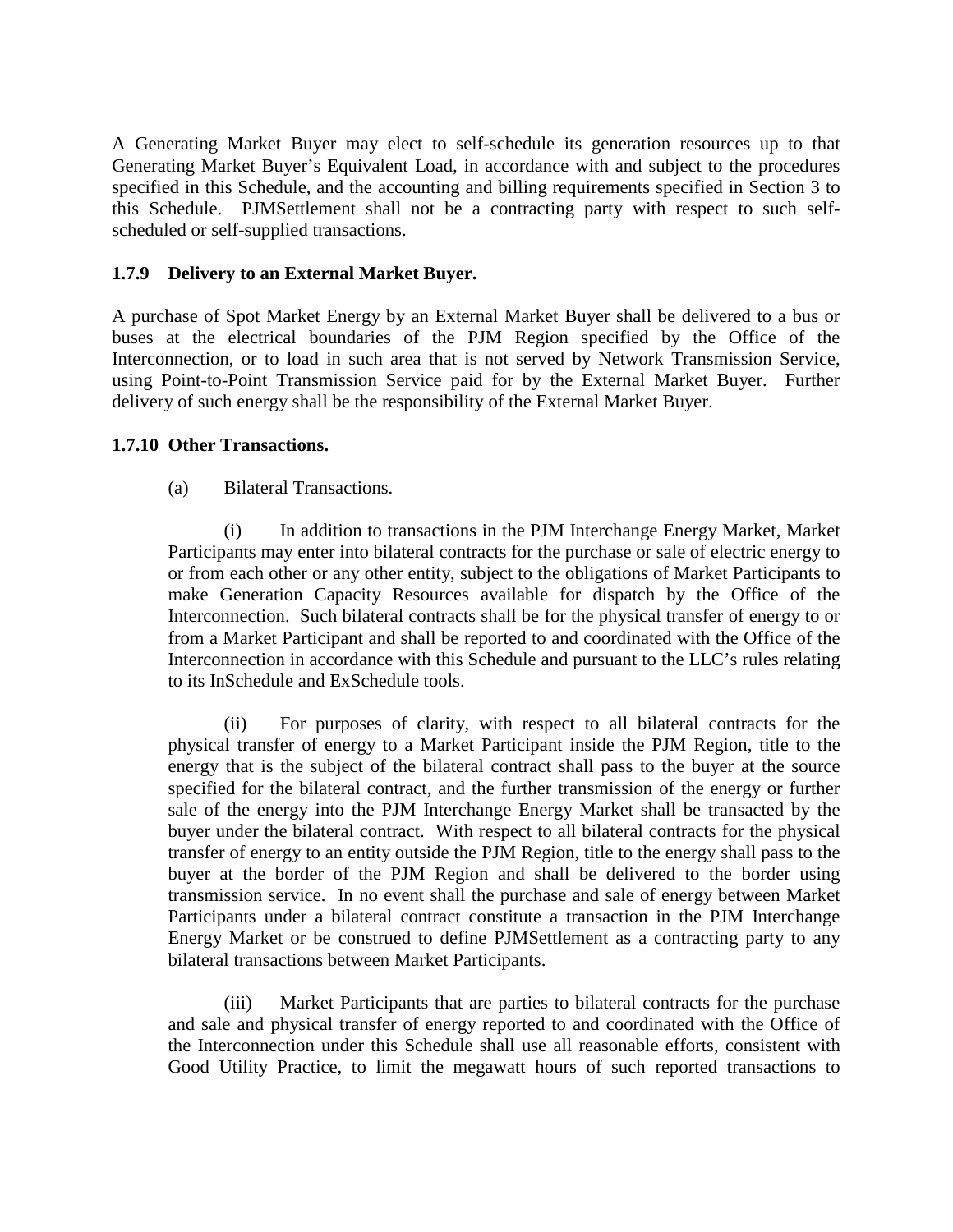amounts reflecting the expected load and other physical delivery obligations of the buyer under the bilateral contract.

(iv) All payments and related charges for the energy associated with a bilateral contract shall be arranged between the parties to the bilateral contract and shall not be billed or settled by the Office of the Interconnection or PJMSettlement. The LLC, PJMSettlement, and the Members will not assume financial responsibility for the failure of a party to perform obligations owed to the other party under a bilateral contract reported and coordinated with the Office of the Interconnection under this Schedule.

(v) A buyer under a bilateral contract shall guarantee and indemnify the LLC, PJMSettlement, and the Members for the costs of any Spot Market Backup used to meet the bilateral contract seller's obligation to deliver energy under the bilateral contract and for which payment is not made to PJMSettlement by the seller under the bilateral contract, as determined by the Office of the Interconnection. Upon any default in obligations to the LLC or PJMSettlement by a Market Participant, the Office of the Interconnection shall (i) not accept any new InSchedule or ExSchedule reporting by the Market Participant and (ii) terminate all of the Market Participant's InSchedules and ExSchedules associated with its bilateral contracts previously reported to the Office of the Interconnection for all days where delivery has not yet occurred. All claims regarding a buyer's default to a seller under a bilateral contract shall be resolved solely between the buyer and the seller. In such circumstances, the seller may instruct the Office of the Interconnection to terminate all of the InSchedules and ExSchedules associated with bilateral contracts between buyer and seller previously reported to the Office of the Interconnection. PJMSettlement shall assign its claims against a seller with respect to a seller's nonpayment for Spot Market Backup to a buyer to the extent that the buyer has made an indemnification payment to PJMSettlement with respect to the seller's nonpayment.

(vi) Bilateral contracts that do not contemplate the physical transfer of energy to or from a Market Participant are not subject to this Schedule, shall not be reported to and coordinated with the Office of the Interconnection, and shall not in any way constitute a transaction in the PJM Interchange Energy Market.

(b) Market Participants shall have Spot Market Backup with respect to all bilateral transactions that contemplate the physical transfer of energy to or from a Market Participant, that are not Dynamic Transfers pursuant to Section 1.12 and that are curtailed or interrupted for any reason (except for curtailments or interruptions through Load Management for load located within the PJM Region).

(c) To the extent the Office of the Interconnection dispatches a Generating Market Buyer's generation resources, such Generating Market Buyer may elect to net the output of such resources against its hourly Equivalent Load. Such a Generating Market Buyer shall be deemed a buyer from the PJM Interchange Energy Market to the extent of its PJM Interchange Imports, and shall be deemed a seller to the PJM Interchange Energy Market to the extent of its PJM Interchange Exports.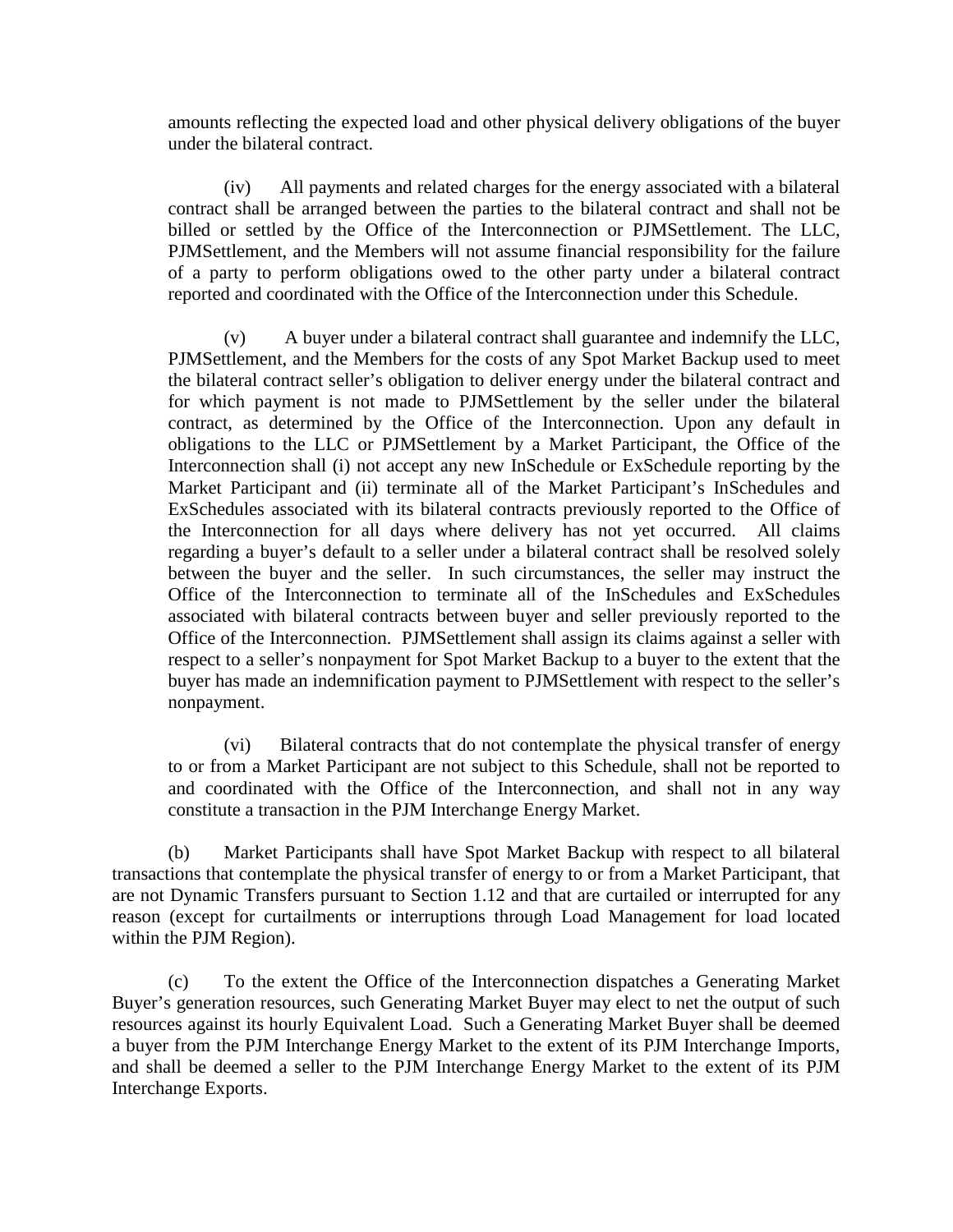(d) A Market Seller may self-supply Station Power for its generation facility in accordance with the following provisions:

(i) A Market Seller may self-supply Station Power for its generation facility during any month (1) when the net output of such facility is positive, or (2) when the net output of such facility is negative and the Market Seller during the same month has available at other of its generation facilities positive net output in an amount at least sufficient to offset fully such negative net output. For purposes of this subsection (d), "net output" of a generation facility during any month means the facility's gross energy output, less the Station Power requirements of such facility, during that month. The determination of a generation facility's or a Market Seller's monthly net output under this subsection (d) will apply only to determine whether the Market Seller self-supplied Station Power during the month and will not affect the price of energy sold or consumed by the Market Seller at any bus during any *Real-time Settlement Interval* during the month. For each *Real-time Settlement Interval* when a Market Seller has positive net output and delivers energy into the Transmission System, it will be paid the LMP at its bus for that *Real-time Settlement Interval* for all of the energy delivered. Conversely, for each *Real-time Settlement Interval*when a Market Seller has negative net output and has received Station Power from the Transmission System, it will pay the LMP at its bus for that *Real-time Settlement Interval* for all of the energy consumed.

(ii) Transmission Provider will determine the extent to which each affected Market Seller during the month self-supplied its Station Power requirements or obtained Station Power from third-party providers (including affiliates) and will incorporate that determination in its accounting and billing for the month. In the event that a Market Seller self-supplies Station Power during any month in the manner described in subsection (1) of subsection (d)(i) above, Market Seller will not use, and will not incur any charges for, transmission service. In the event, and to the extent, that a Market Seller self-supplies Station Power during any month in the manner described in subsection (2) of subsection (d)(i) above (hereafter referred to as "remote self-supply of Station Power"), Market Seller shall use and pay for transmission service for the transmission of energy in an amount equal to the facility's negative net output from Market Seller's generation facility(ies) having positive net output. Unless the Market Seller makes other arrangements with Transmission Provider in advance, such transmission service shall be provided under Part II of the PJM Tariff and shall be charged the hourly rate under Schedule 8 of the PJM Tariff for Non-Firm Point-to-Point Transmission Service with an election to pay congestion charges, provided, however, that no reservation shall be necessary for such transmission service and the terms and charges under Schedules 1, 1A, 2 through 6, 9 and 10 of the PJM Tariff shall not apply to such service. The amount of energy that a Market Seller transmits in conjunction with remote self-supply of Station Power will not be affected by any other sales, purchases, or transmission of capacity or energy by or for such Market Seller under any other provisions of the PJM Tariff.

(iii) A Market Seller may self-supply Station Power from its generation facilities located outside of the PJM Region during any month only if such generation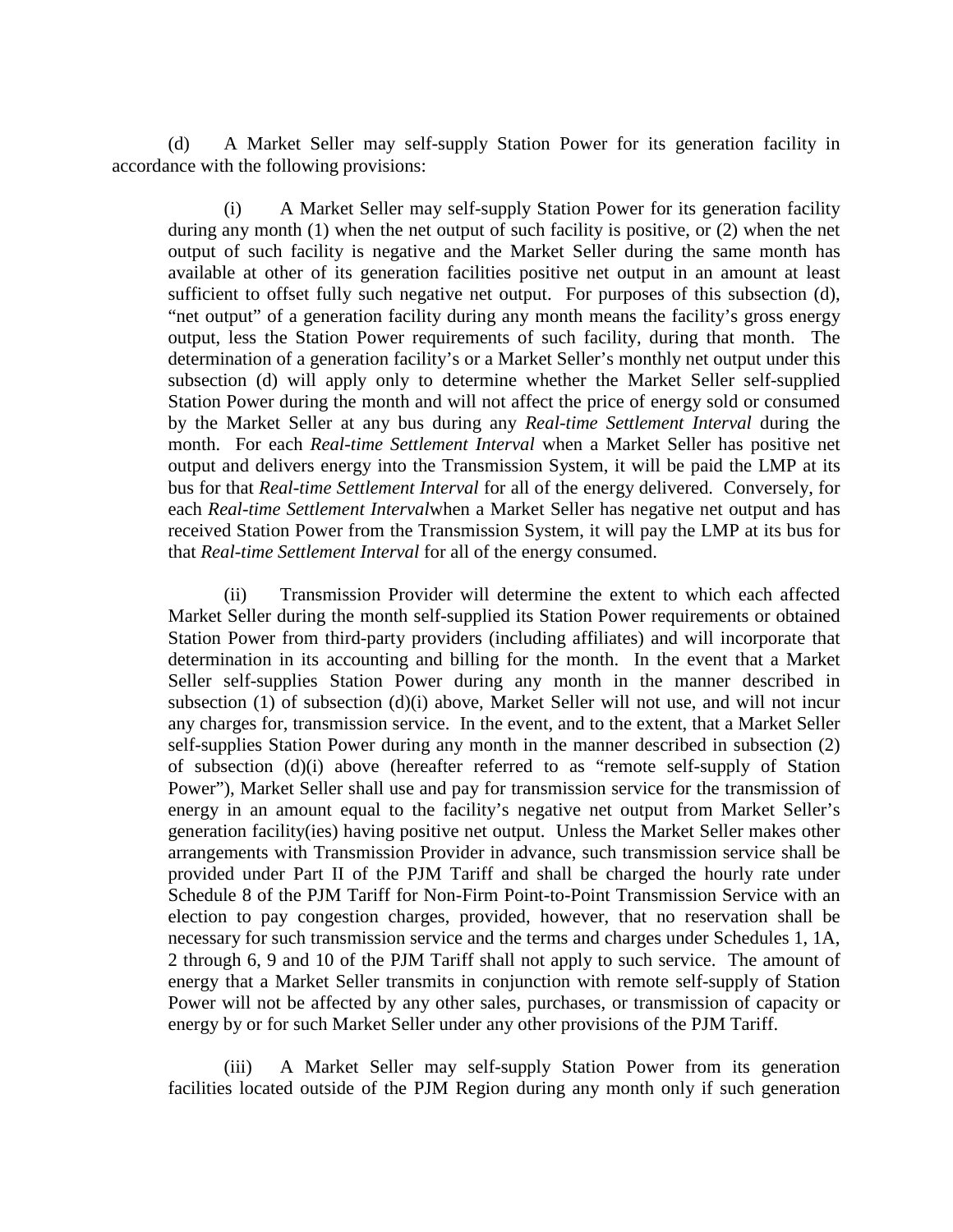facilities in fact run during such month and Market Seller separately has reserved transmission service and scheduled delivery of the energy from such resource in advance into the PJM Region.

#### **1.7.11 Emergencies.**

(a) The Office of the Interconnection, with the assistance of the Members' dispatchers as it may request, shall be responsible for monitoring the operation of the PJM Region, for declaring the existence of an Emergency, and for directing the operations of Market Participants as necessary to manage, alleviate or end an Emergency. The standards, policies and procedures of the Office of the Interconnection for declaring the existence of an Emergency, including but not limited to a Minimum Generation Emergency, and for managing, alleviating or ending an Emergency, shall apply to all Members on a non-discriminatory basis. Actions by the Office of the Interconnection and the Market Participants shall be carried out in accordance with this Agreement, the NERC Operating Policies, Applicable Regional Entity reliability principles and standards, Good Utility Practice, and the PJM Manuals. A declaration that an Emergency exists or is likely to exist by the Office of the Interconnection shall be binding on all Market Participants until the Office of the Interconnection announces that the actual or threatened Emergency no longer exists. Consistent with existing contracts, all Market Participants shall comply with all directions from the Office of the Interconnection for the purpose of managing, alleviating or ending an Emergency. The Market Participants shall authorize the Office of the Interconnection and PJMSettlement to purchase or sell energy on their behalf to meet an Emergency, and otherwise to implement agreements with other Control Areas interconnected with the PJM Region for the mutual provision of service to meet an Emergency, in accordance with this Agreement.

(b) To the extent load must be shed to alleviate an Emergency in a Control Zone, the Office of the Interconnection shall, to the maximum extent practicable, direct the shedding of load within such Control Zone. The Office of the Interconnection may shed load in one Control Zone to alleviate an Emergency in another Control Zone under its control only as necessary after having first shed load to the maximum extent practicable in the Control Zone experiencing the Emergency and only to the extent that PJM supports other control areas (not under its control) in those situations where load shedding would be necessary, such as to prevent isolation of facilities within the Eastern Interconnection, to prevent voltage collapse, or to restore system frequency following a system collapse; provided, however, that the Office of the Interconnection may not order a manual load dump in a Control Zone solely to address capacity deficiencies in another Control Zone. This subsection shall be implemented consistent with the North American Electric Reliability Council and applicable reliability council standards.

### **1.7.12 Fees and Charges.**

Each Market Participant, except for Special Members, shall pay all fees and charges of the Office of the Interconnection for operation of the PJM Interchange Energy Market as determined by and allocated to the Market Participant by the Office of the Interconnection, and for additional services they request from the LLC, PJMSettlement or the Office of the Interconnection that are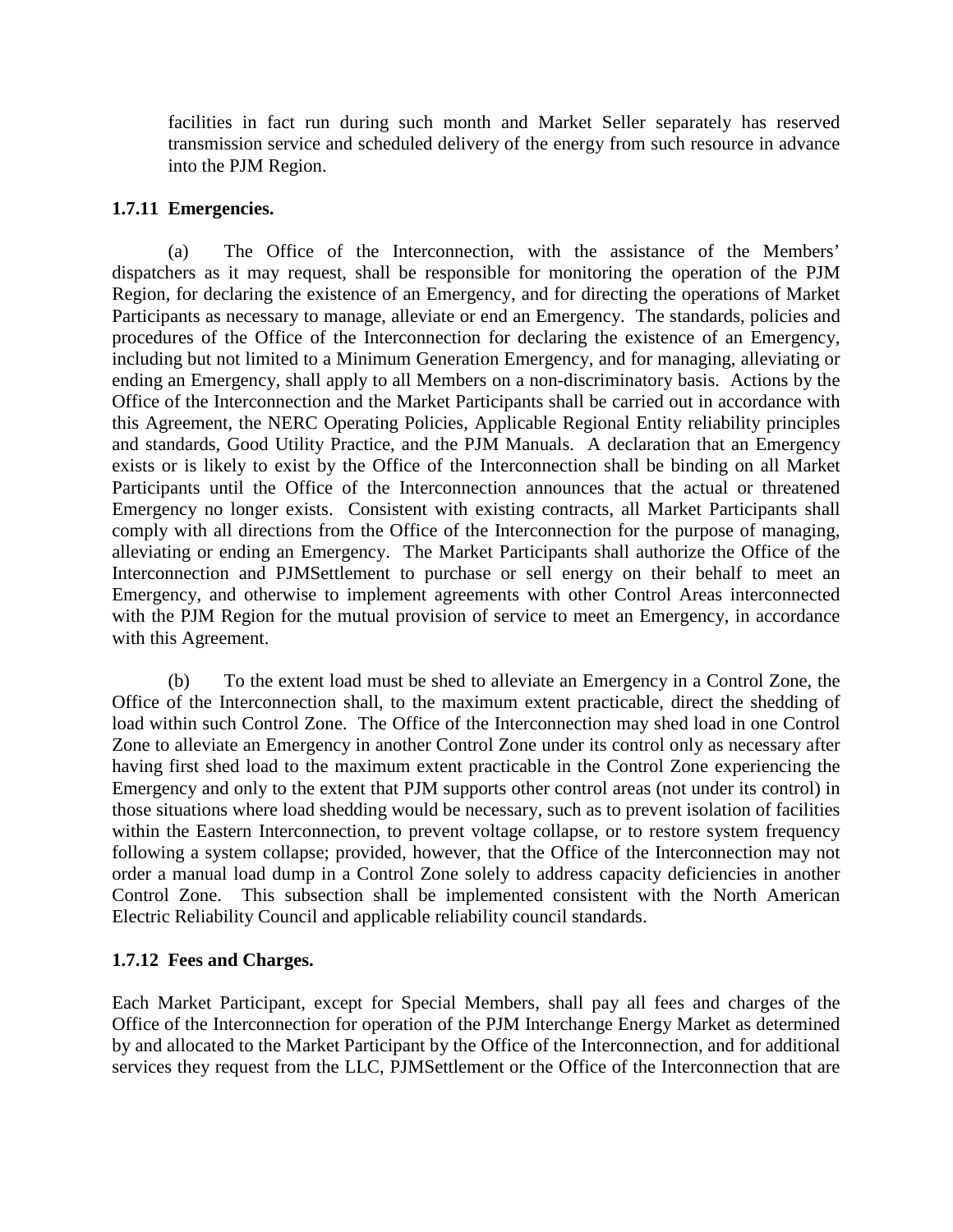not required for the operation of the LLC or the Office of the Interconnection, in accordance with Schedule 3.

## **1.7.13 Relationship to the PJM Region.**

The PJM Interchange Energy Market operates within and subject to the requirements for the operation of the PJM Region.

## **1.7.14 PJM Manuals.**

The Office of the Interconnection shall be responsible for maintaining, updating, and promulgating the PJM Manuals as they relate to the operation of the PJM Interchange Energy Market. The PJM Manuals, as they relate to the operation of the PJM Interchange Energy Market, shall conform and comply with this Agreement, NERC operating policies, and Applicable Regional Entity reliability principles, guidelines and standards, and shall be designed to facilitate administration of an efficient energy market within industry reliability standards and the physical capabilities of the PJM Region.

## **1.7.15 Corrective Action.**

Consistent with Good Utility Practice, the Office of the Interconnection shall be authorized to direct or coordinate corrective action, whether or not specified in the PJM Manuals, as necessary to alleviate unusual conditions that threaten the integrity or reliability of the PJM Region, or the regional power system.

### **1.7.16 Recording.**

Subject to the requirements of applicable State or federal law, all voice communications with the Office of the Interconnection Control Center may be recorded by the Office of the Interconnection and any Market Participant communicating with the Office of the Interconnection Control Center, and each Market Participant hereby consents to such recording.

### **1.7.17 Operating Reserves.**

(a) The following procedures shall apply to any generation unit subject to the dispatch of the Office of the Interconnection for which construction commenced before July 9, 1996, or any Demand Resource subject to the dispatch of the Office of the Interconnection.

(b) The Office of the Interconnection shall schedule to the Operating Reserve and load-following objectives of the Control Zones of the PJM Region and the PJM Interchange Energy Market in scheduling generation resources and/or Demand Resources pursuant to this Schedule. A table of Operating Reserve objectives for each Control Zone is calculated and published annually in the PJM Manuals. Reserve levels are probabilistically determined based on the season's historical load forecasting error and forced outage rates.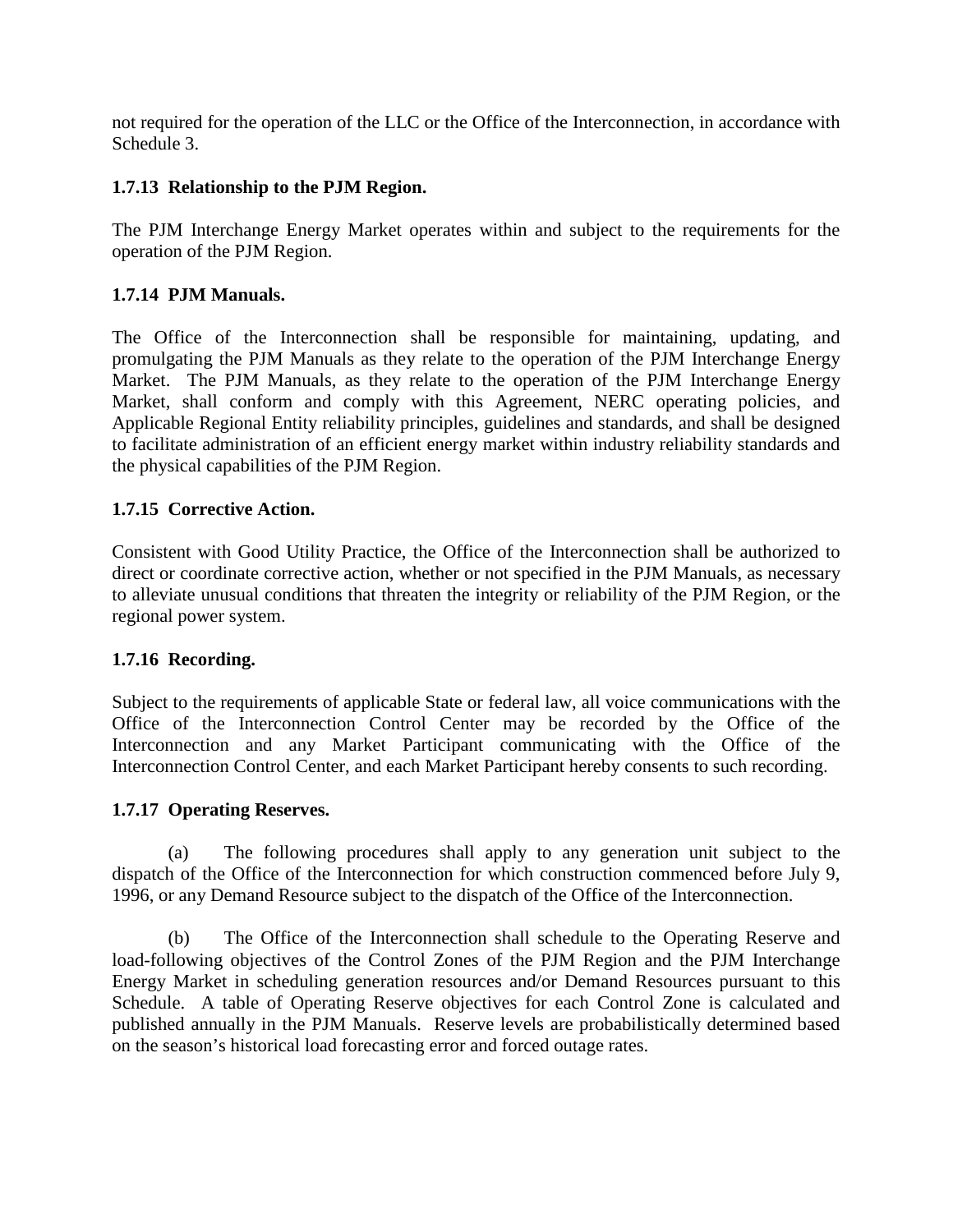(c) Nuclear generation resources shall not be eligible for Operating Reserve payments unless: 1) the Office of the Interconnection directs such resources to reduce output, in which case, such units shall be compensated in accordance with section 3.2.3(f) of this Schedule; or 2) the resource submits a request for a risk premium to the Market Monitoring Unit under the procedures specified in Section II.B of Attachment M - Appendix. A nuclear generation resource (i) must submit a risk premium consistent with its agreement under such process, or, (ii) if it has not agreed with the Market Monitoring Unit on an appropriate risk premium, may submit its own determination of an appropriate risk premium to the Office of the Interconnection, subject to acceptance by the Office of the Interconnection, with or without prior approval from the Commission.

(d) PJMSettlement shall be the Counterparty to the purchases and sales of Operating Reserve in the PJM Interchange Energy Market.

#### **1.7.18 Regulation.**

(a) Regulation to meet the Regulation objective of each Regulation Zone shall be supplied from generation resources and/or demand resources located within the metered electrical boundaries of such Regulation Zone. Generating Market Buyers, and Market Sellers offering Regulation, shall comply with applicable standards and requirements for Regulation capability and dispatch specified in the PJM Manuals.

(b) The Office of the Interconnection shall obtain and maintain for each Regulation Zone an amount of Regulation equal to the Regulation objective for such Regulation Zone as specified in the PJM Manuals.

(c) The Regulation range of a generation unit or demand resource shall be at least twice the amount of Regulation assigned as described in the PJM Manuals.

(d) A resource capable of automatic energy dispatch that is also providing Regulation shall have its energy dispatch range reduced by at least twice the amount of the Regulation provided with consideration of the Regulation limits of that resource, as specified in the PJM Manuals.

(e) Qualified Regulation must satisfy the measurement and verification tests described in the PJM Manuals.

#### **1.7.19 Ramping.**

A generator dispatched by the Office of the Interconnection pursuant to a control signal appropriate to increase or decrease the generator's megawatt output level shall be able to change output at the ramping rate specified in the Offer Data submitted to the Office of the Interconnection for that generator.

#### **1.7.19A Synchronized Reserve.**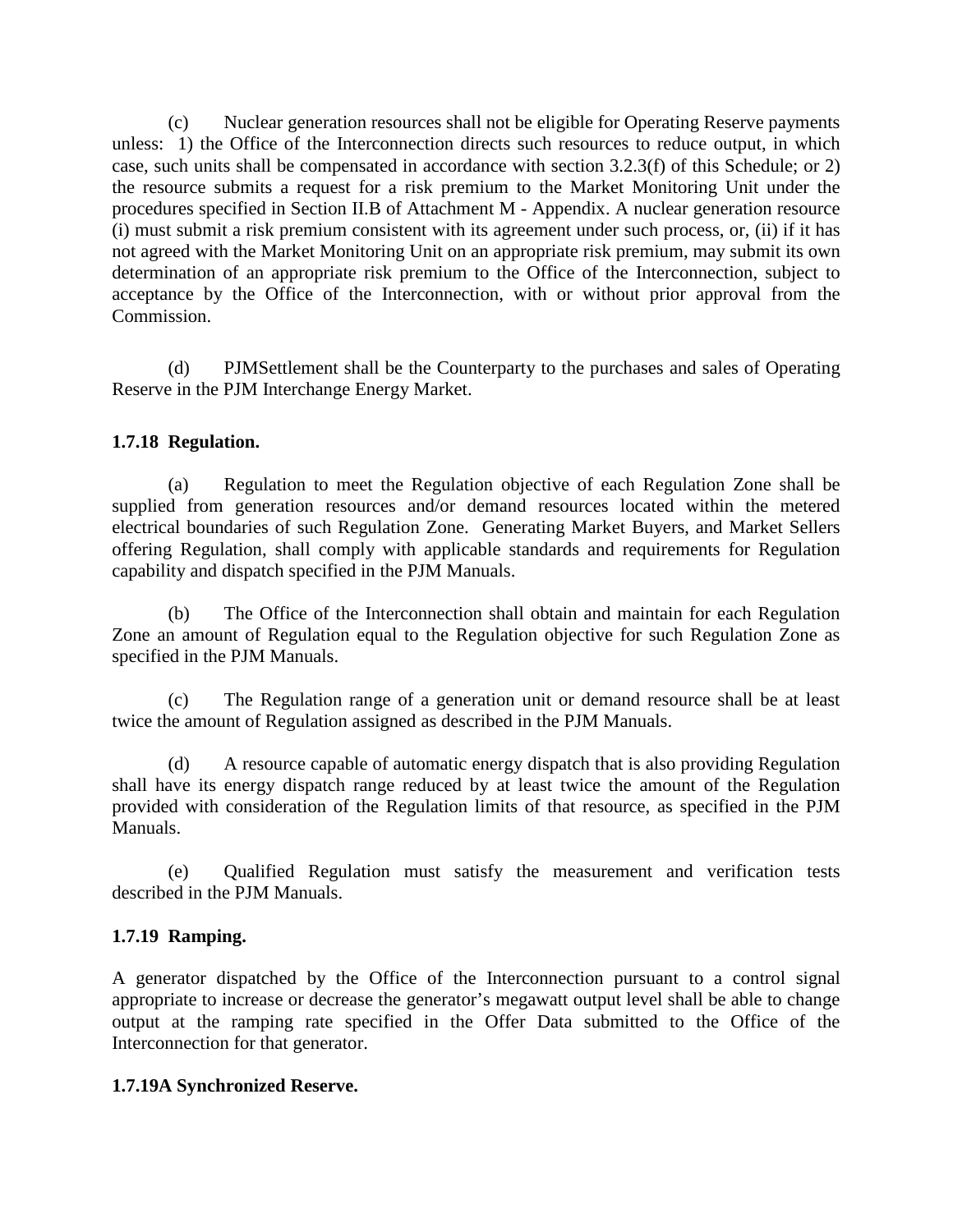(a) Synchronized Reserve can be supplied from non-emergency generation resources and/or Demand Resources located within the metered boundaries of the PJM Region. All on-line non-emergency generation resources providing energy are deemed to be available to provide Tier 1 Synchronized Reserve and Tier 2 Synchronized Reserve to the Office of the Interconnection, as applicable to the capacity resource's capability to provide these services. During periods for which the Office of the Interconnection has issued a Primary Reserve Warning, Voltage Reduction Warning or Manual Load Dump Warning as described in Section 2.5(d) below, all other non-emergency generation capacity resources available to provide energy shall have submitted offers for Tier 2 Synchronized Reserves. Generating Market Buyers, and Market Sellers offering Synchronized Reserve shall comply with applicable standards and requirements for Synchronized Reserve capability and dispatch specified in the PJM Manuals, the Operating Agreement and PJM Tariff.

(b) The Office of the Interconnection shall obtain and maintain for each Reserve Zone and Reserve Sub-zone an amount of Primary and Synchronized Reserve equal to the respective Primary and Synchronized Reserve objectives for such Reserve Zone and Reserve Sub-zone, as specified in the PJM Manuals. The Office of the Interconnection shall create additional Reserve Zones or Reserve Sub-zones to maintain the required amount of reserves in a specific geographic area of the PJM Region as needed for system reliability. Such needs may arise due to planned and unplanned system events that limit the Office of the Interconnection's ability to deliver reserves to specific geographic area of the PJM Region where reserves are required.

(c) The Synchronized Reserve capability of a generation resource and Demand Resource shall be the increase in energy output or load reduction achievable by the generation resource and Demand Resource within a continuous 10-minute period.

(d) A generation unit capable of automatic energy dispatch that also is providing Synchronized Reserve shall have its energy dispatch range reduced by the amount of the Synchronized Reserve provided. The amount of Synchronized Reserve provided by a generation unit shall serve to redefine the Normal Maximum Generation energy limit of that generation unit in that the amount of Synchronized Reserve provided shall be subtracted from its Normal Maximum Generation energy limit.

#### **1.7.19A.01 Non-Synchronized Reserve.**

(a) Non-Synchronized Reserve shall be supplied from generation resources located within the metered boundaries of the PJM Region. Resources, the entire output of which has been designated as emergency energy, and resources that aren't available to provide energy, are not eligible to provide Non-Synchronized Reserve. All other non-emergency generation capacity resources available to provide energy shall also be available to provide Non-Synchronized Reserve, as applicable to the capacity resource's capability to provide these services. Generating Market Buyers and Market Sellers offering Non-Synchronized Reserve shall comply with applicable standards and requirements for Non-Synchronized Reserve capability and dispatch specified in the PJM Manuals, the Operating Agreement and PJM Tariff.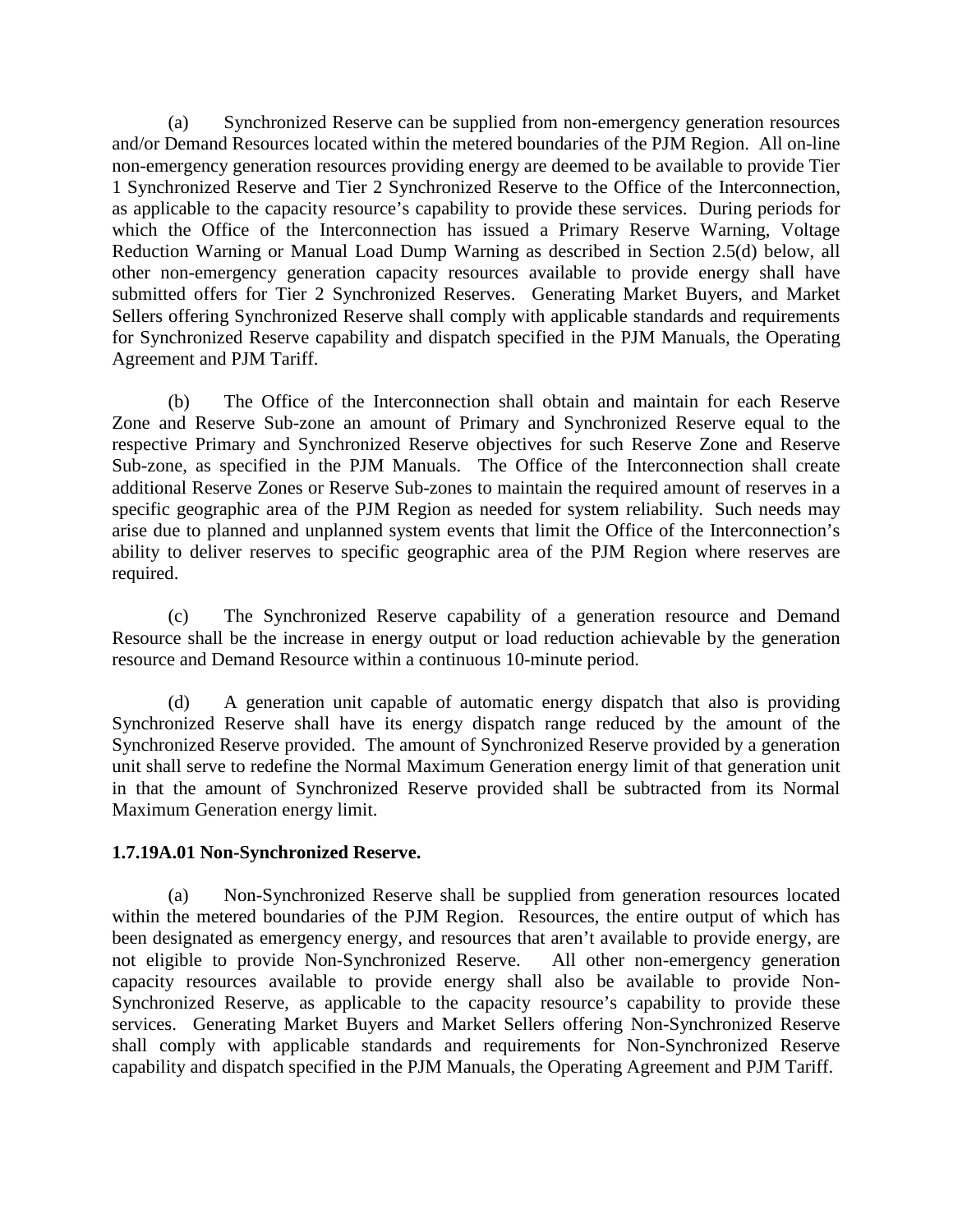(b) The Office of the Interconnection shall obtain and maintain for each Reserve Zone and Reserve Sub-zone an amount of Non-Synchronized Reserve such that the sum of the Synchronized Reserve and Non-Synchronized Reserve meets the Primary Reserve objective for such Reserve Zone and Reserve Sub-zone, as specified in the PJM Manuals. The Office of the Interconnection shall create additional Reserve Zones or Reserve Sub-zones to maintain the required amount of reserves in a specific geographic area of the PJM Region as needed for system reliability. Such needs may arise due to planned and unplanned system events that limit the Office of the Interconnection's ability to deliver reserves to specific geographic area of the PJM Region where reserves are required.

(c) The Non-Synchronized Reserve capability of a generation resource shall be the increase in energy output achievable by the generation resource within a continuous 10-minute period provided that the resource is not synchronized to the system at the initiation of the response.

(d) The Non-Synchronized Reserve capability of a generation resource shall generally be determined based on the startup and notification time, economic minimum and ramp rate of such resource submitted in the Real-time Energy Market for the Operating Day. If the Generating Market Buyer or Market Seller offering the Non-Synchronized Reserve can demonstrate to the Office of the Interconnection that the Non-Synchronized Reserve capability of a generation resource exceeds its calculated value based on market offer data, the Generating Market Buyer or Market Seller and the Office of the Interconnection may agree on a different capability to be used.

(e) All Non-Synchronized Reserve offers shall be for \$0.00/MWh.

### **1.7.19B Bilateral Transactions Regarding Regulation, Synchronized Reserve and Dayahead Scheduling Reserves.**

(a) In addition to transactions in the Regulation market, Synchronized Reserve market, Non- Synchronized Reserve market and Day-ahead Scheduling Reserves Market, Market Participants may enter into bilateral contracts for the purchase or sale of Regulation, Synchronized Reserve, Non- Synchronized Reserve or Day-ahead Scheduling Reserves to or from each other or any other entity. Such bilateral contracts shall be for the physical transfer of Regulation, Synchronized Reserve, Non- Synchronized Reserve or Day-ahead Scheduling Reserves to or from a Market Participant and shall be reported to and coordinated with the Office of the Interconnection in accordance with this Schedule and pursuant to the LLC's rules relating to its Markets Gateway tools.

(b) For purposes of clarity, with respect to all bilateral contracts for the physical transfer of Regulation, Synchronized Reserve, Non- Synchronized Reserve or Day-ahead Scheduling Reserves to a Market Participant in the PJM Region, title to the product that is the subject of the bilateral contract shall pass to the buyer at the source specified for the bilateral contract, and any further transactions associated with such products or further sale of such Regulation, Synchronized Reserve, Non- Synchronized Reserve or Day-ahead Scheduling Reserves in the markets for Regulation, Synchronized Reserve, Non- Synchronized Reserve or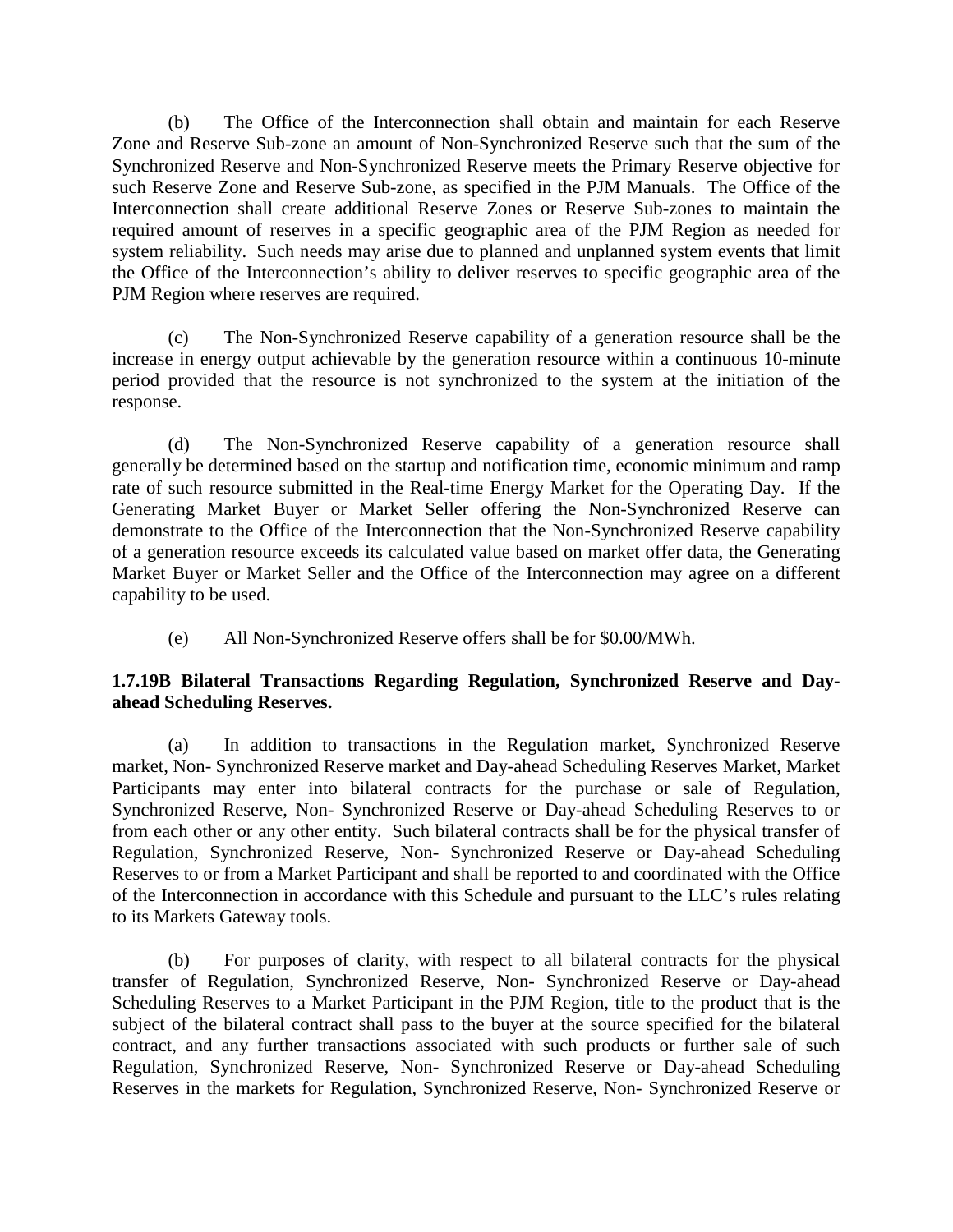Day-ahead Scheduling Reserves, respectively, shall be transacted by the buyer under the bilateral contract. In no event shall the purchase and sale of Regulation, Synchronized Reserve, Non-Synchronized Reserve or Day-ahead Scheduling Reserves between Market Participants under a bilateral contract constitute a transaction in PJM's markets for Regulation, Synchronized Reserve, Non- Synchronized Reserve or Day-ahead Scheduling Reserves, or otherwise be construed to define PJMSettlement as a contracting party to any bilateral transactions between Market Participants.

(c) Market Participants that are parties to bilateral contracts for the purchase and sale and physical transfer of Regulation, Synchronized Reserve, Non- Synchronized Reserve or Dayahead Scheduling Reserves reported to and coordinated with the Office of the Interconnection under this Schedule shall use all reasonable efforts, consistent with Good Utility Practice, to limit the amounts of such reported transactions to amounts reflecting the expected requirements for Regulation, Synchronized Reserve, Non- Synchronized Reserve or Day-ahead Scheduling Reserves of the buyer pursuant to such bilateral contracts.

(d) All payments and related charges for the Regulation, Synchronized Reserve, Non-Synchronized Reserve or Day-ahead Scheduling Reserves associated with a bilateral contract shall be arranged between the parties to the bilateral contract and shall not be billed or settled by the Office of the Interconnection. The LLC, PJMSettlement, and the Members will not assume financial responsibility for the failure of a party to perform obligations owed to the other party under a bilateral contract reported and coordinated with the Office of the Interconnection under this Schedule.

(e) A buyer under a bilateral contract shall guarantee and indemnify the LLC, PJMSettlement, and the Members for the costs of any purchases by the seller under the bilateral contract in the markets for Regulation, Synchronized Reserve, Non- Synchronized Reserve or Day-ahead Scheduling Reserves used to meet the bilateral contract seller's obligation to deliver Regulation, Synchronized Reserve, Non- Synchronized Reserve or Day-ahead Scheduling Reserves under the bilateral contract and for which payment is not made to PJMSettlement by the seller under the bilateral contract, as determined by the Office of the Interconnection. Upon any default in obligations to the LLC or PJMSettlement by a Market Participant, the Office of the Interconnection shall (i) not accept any new Markets Gateway reporting by the Market Participant and (ii) terminate all of the Market Participant's reporting of Markets Gateway schedules associated with its bilateral contracts previously reported to the Office of the Interconnection for all days where delivery has not yet occurred. All claims regarding a buyer's default to a seller under a bilateral contract shall be resolved solely between the buyer and the seller. In such circumstances, the seller may instruct the Office of the Interconnection to terminate all of the reported Markets Gateway schedules associated with bilateral contracts between buyer and seller previously reported to the Office of the Interconnection.

(f) Market Participants shall purchase Regulation, Synchronized Reserve, Non-Synchronized Reserve or Day-ahead Scheduling Reserves from PJM's markets for Regulation, Synchronized Reserve, Non- Synchronized Reserve or Day-ahead Scheduling Reserves, in quantities sufficient to complete the delivery or receipt obligations of a bilateral contract that has been curtailed or interrupted for any reason, with respect to all bilateral transactions that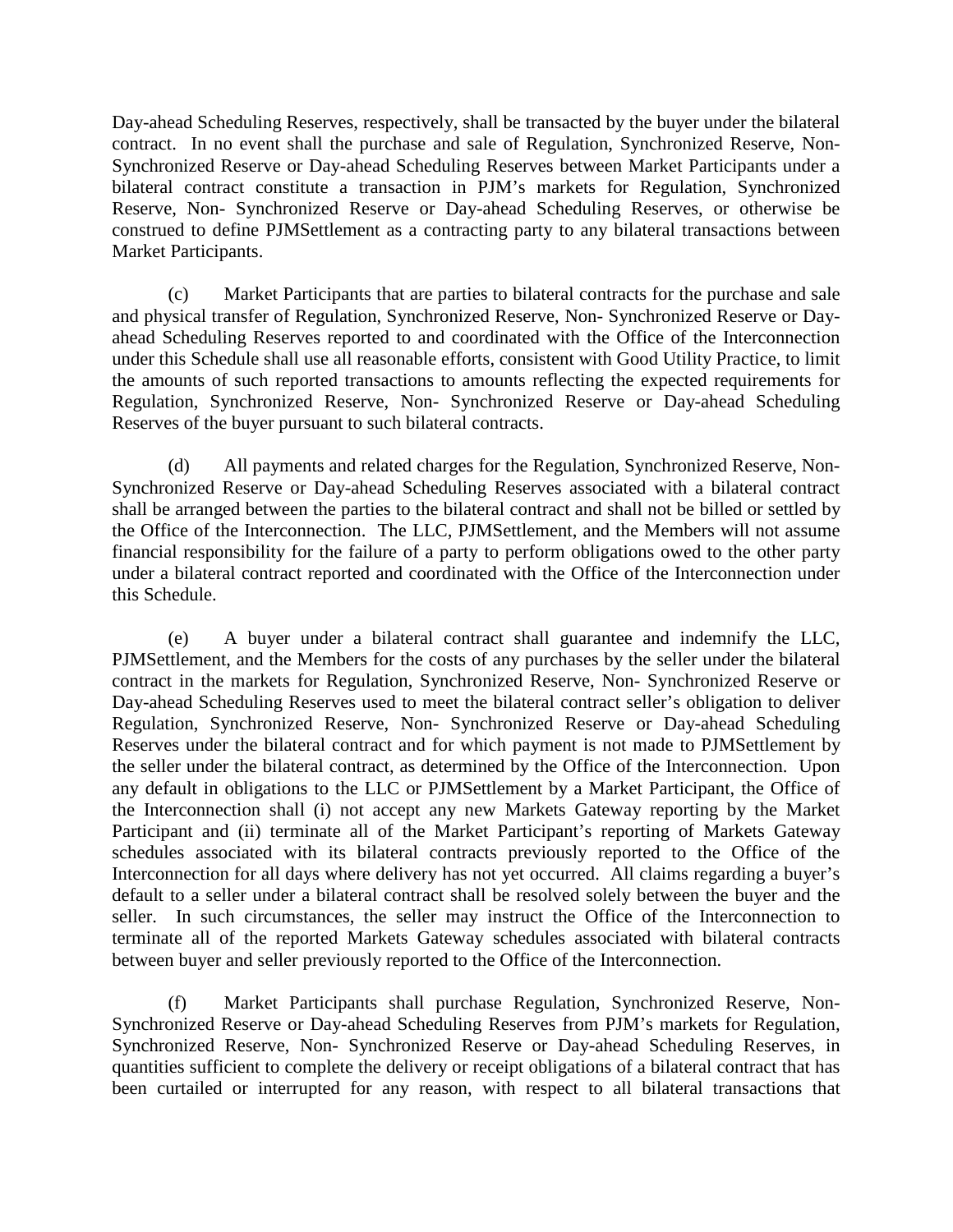contemplate the physical transfer of Regulation, Synchronized Reserve, Non- Synchronized Reserve or Day-ahead Scheduling Reserves to or from a Market Participant.

## **1.7.20 Communication and Operating Requirements.**

(a) Market Participants. Each Market Participant shall have, or shall arrange to have, its transactions in the PJM Interchange Energy Market subject to control by a Market Operations Center, with staffing and communications systems capable of real-time communication with the Office of the Interconnection during normal and Emergency conditions and of control of the Market Participant's relevant load or facilities sufficient to meet the requirements of the Market Participant's transactions with the PJM Interchange Energy Market, including but not limited to the following requirements as applicable, and as may be further described in the PJM Manuals.

(b) Market Sellers selling from generation resources and/or Demand Resources within the PJM Region shall: report to the Office of the Interconnection sources of energy and Demand Resources available for operation; supply to the Office of the Interconnection all applicable Offer Data; report to the Office of the Interconnection generation resources and Demand Resources that are self-scheduled; with respect to generation resources, report to the Office of the Interconnection bilateral sales transactions to buyers not within the PJM Region; confirm to the Office of the Interconnection bilateral sales to Market Buyers within the PJM Region; respond to the Office of the Interconnection's directives to start, shutdown or change output levels of generation units, or change scheduled voltages or reactive output levels of generation units, or reduce load from Demand Resources; continuously maintain all Offer Data concurrent with on-line operating information; and ensure that, where so equipped, generating equipment and Demand Resources are operated with control equipment functioning as specified in the PJM Manuals.

(c) Market Sellers selling from generation resources outside the PJM Region shall: provide to the Office of the Interconnection all applicable Offer Data, including offers specifying amounts of energy available, hours of availability and prices of energy and other services; respond to Office of the Interconnection directives to schedule delivery or change delivery schedules; and communicate delivery schedules to the Market Seller's Control Area.

(d) Market Participants that are Load Serving Entities or purchasing on behalf of Load Serving Entities shall: respond to Office of the Interconnection directives for load management steps; report to the Office of the Interconnection Generation Capacity Resources to satisfy capacity obligations that are available for pool operation; report to the Office of the Interconnection all bilateral purchase transactions; respond to other Office of the Interconnection directives such as those required during Emergency operation.

(e) Market Participants that are not Load Serving Entities or purchasing on behalf of Load Serving Entities shall: provide to the Office of the Interconnection requests to purchase specified amounts of energy for each hour of the Operating Day during which it intends to purchase from the PJM Interchange Energy Market, along with Dispatch Rate levels above which it does not desire to purchase; respond to other Office of the Interconnection directives such as those required during Emergency operation.